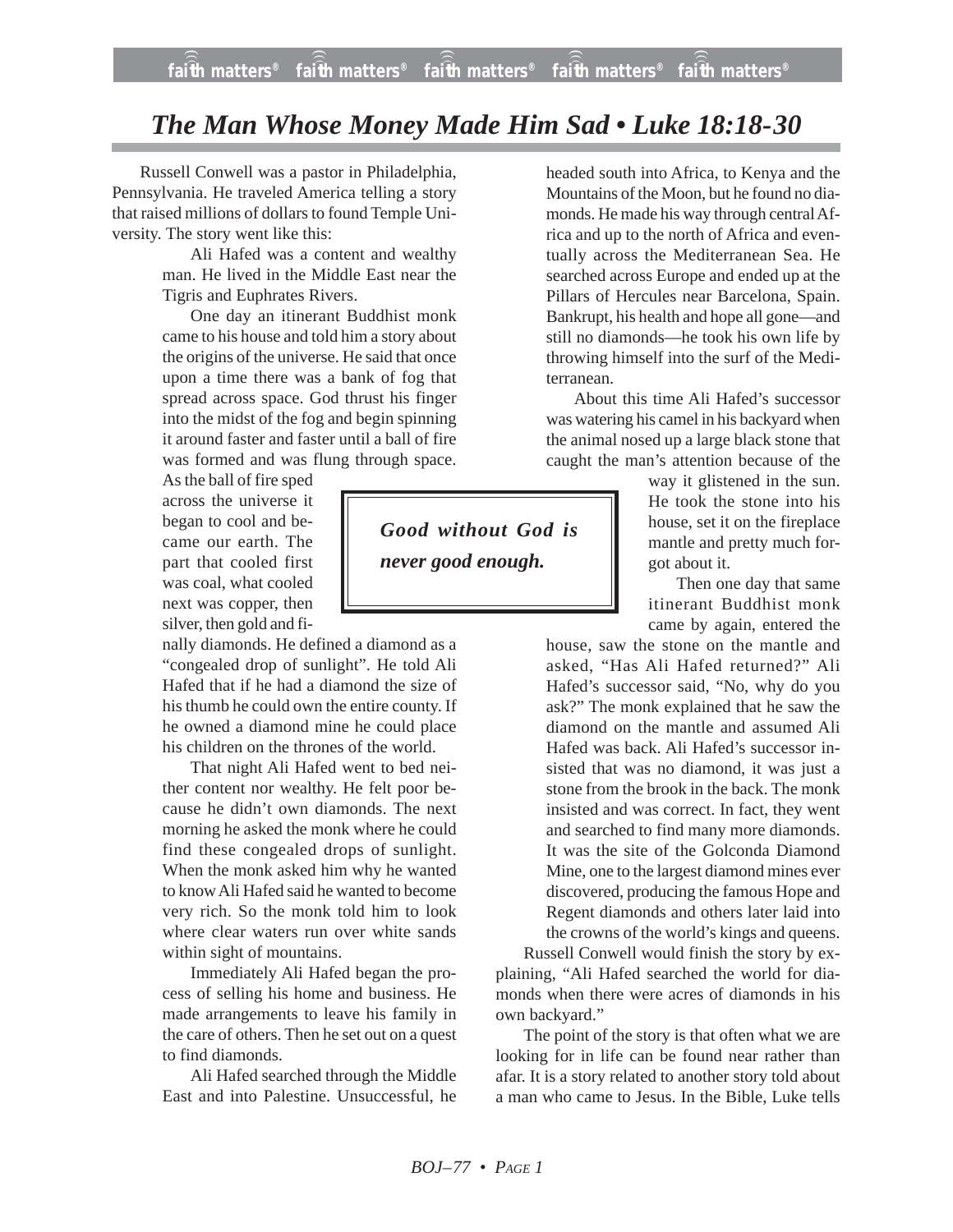## **faith matters® faith matters® faith matters® faith matters® faith matters®** ))) ))) ))) ))) )))

us that he was a ruler. In Jesus' other biographies we are told that he was young and rich. He had it made, but he was not happy.

The story in Luke 18:18-21 starts with a conversation about being good:

> *A certain ruler asked him, "Good teacher, what must I do to inherit eternal life?"*

> "Why do you call me good?" Jesus answered. "No one is good—except God alone."

This rich young leader was a seeker and that was good. Some people are self-satisfied without God. This man wanted more. He was smart enough, sensitive enough and spiritual enough to realize that money and power and youth were not enough to satisfy the soul. He knew that what he had was not enough to inherit eternal life with God.

There are lots of seekers like him today. Maybe you are one of them. You know you don't have all the answers. You know that there has to be more to life than what you have. You are open to hearing God and finding God.

He called Jesus *"Good teacher"* and asked him what he needed to do to inherit eternal life. Jesus' answer can be misunderstood. Jesus replied, *"Why do you call me good? No one is good—except God alone."* Some might think Jesus was making a statement about whether or not he (Jesus) was God. While it is true that Jesus was and is fully God that is really not what he was talking about. Jesus wanted to focus the man's attention on God to understand how to inherit eternal life.

Jesus used a very interesting approach. He referred to the Ten Commandments. The Ten Commandments were understood to come in two "tables". The first table focuses on how we relate to God and the second table focuses on how we relate to our neighbors. The trouble is, how do we know if we are rightly relating to God? The answer is in the way we relate to our neighbors. In other words, the way we treat other people is a strong indication of whether or not we are truly devoted to God.

Focusing on the second table, the measurable one, Jesus asked this young man if he had kept the neighbor commandments: *"Do not commit adultery, do not murder, do not steal, do not give false testimony, honor your father and mother."* Have you done these things?

He assured Jesus he had kept all these commandments since he was a child: *" 'All these I have kept since I was a boy,' he said."* But, he knew in the depths of his soul that he wanted something more. Something was still missing. He still didn't have eternal life.

What we have here is a man who was good, but without God. He had and still has lots of company. There are many people who really try to live life right. They try to say and do good things, but they just haven't connected to God. Good is not good enough. Good without God is never good enough.

So listen to Dr. Jesus' diagnosis: *"You still lack one thing. Sell everything you have and give to the poor, and you will have treasure in heaven. Then come, follow me."* This was a stunning prescription, one that still continues to alarm people today. People have insisted that Jesus didn't mean what he said. Jesus really didn't mean that this guy was supposed to sell everything in order to be a follower of Jesus Christ, did he? If Jesus *is*saying that we must sell everything we have in order to go to heaven, many of us would rather not go. We would choose to have a few thousand dollars now rather than the kingdom of God forever.

The usual response to this teaching of Jesus is to insist that he did not mean what he said. We try to spin Jesus' words to say something else in order to convince ourselves that we can keep our money and have God too. Let me suggest that Jesus meant exactly what he said. I think he was telling the man that he literally had to sell everything he had and give it to the poor.

The reason was simple—he an idolater. He said he kept the Ten Commandments but he really did not. Money was his god. It was #1. Money was more important than anything else in his life. If it came down to a choice between God and money, money was more important.

How does that apply to us? For some, it is the same. Money is god. *"Sell everything you have and give to the poor, and you will have treasure in heaven."* For others, a job is god. For still others it is a relationship. The principle is simple. God must be first. Anything that is more important than God has to go.

When Charleen and I were married, my public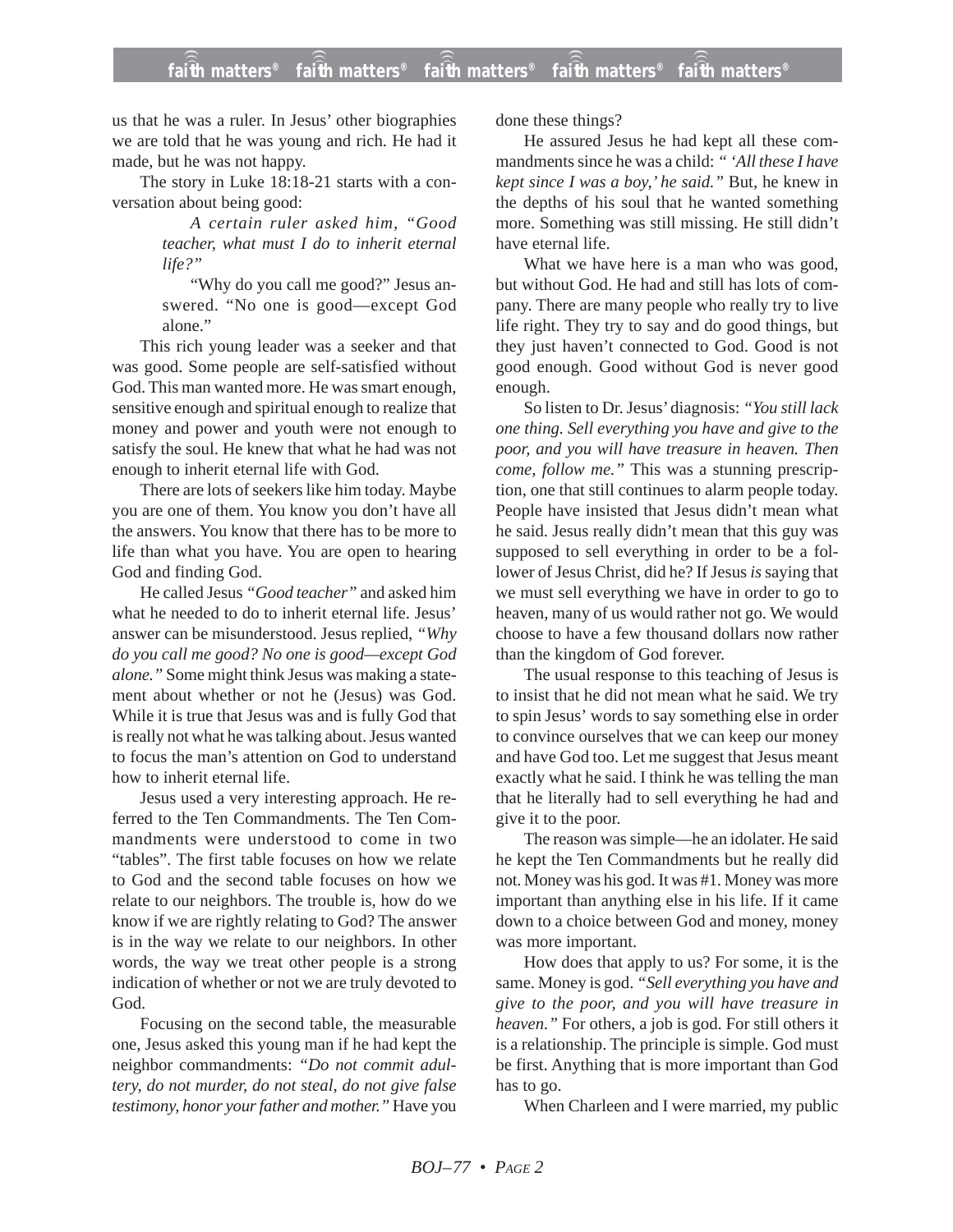## **faith matters® faith matters® faith matters® faith matters® faith matters®** ))) ))) ))) ))) )))

vow to her included the words, " . . . forsaking all others, I will cling to thee and thee alone as long as we both shall live." I have found her to be very fussy about this vow. She has insisted that there be no one else ahead of her in our marriage relationship. I had to forsake all others to make her first.

God is far more demanding. God insists that no person or thing can come ahead of him in life. We must forsake all others and cling to him and to him alone forever.

Imagine yourself in conversation with Jesus. He examines, diagnoses and prescribes. Is there anything he insists must be forsaken from your life because it is more important than God? If so, it has to go. Don't let anything ever block your path to God and eternal life. Whatever gets in the way has to go.

*"When (the rich young leader) heard this, he became very sad, because he was a man of great wealth."* He was loaded and he didn't want to give it away. If he had no money he would not have been so sad. His wealth weighed him down. He was sad because he was rich. What an interesting commentary on his values. The thought of giving his money to the poor saddened him. How unlike God! God

loves to give to the poor. This man was a very ungodlike rich man.

Do you ever give to the poor? Have you ever had poor beggars come up to you in some foreign country? What about small children with outstretched hands? Do you remember times

when you saw people along the side of the highway asking for money and carrying signs saying, "I'm homeless," or "Will work for food"? Is your first thought that they might rip you off if you give them ten dollars? Or is your first thought how much fun it would be to help someone who needs the cash?

If this man was as rich as he seems to have been he could have given away lots of money to the poor without lowering his lifestyle. So it was not that he himself would go hungry or homeless. It was that he wanted to keep his money. He liked having money. He loved his money. The thought of letting go of it made him sad.

Money is attractive, even loveable! It looks good. It feels good. It even smells good.

Jesus made an observation that has also troubled a lot of people since. It is one of his more memorable quotes and is found in Luke 18:24-25:

> J*esus looked at him and said, "How hard it is for the rich to enter the kingdom of God! Indeed, it is easier for a camel to go through the eye of a needle than for a rich man to enter the kingdom of God."*

Camels were the largest animals in Palestine and the eyes of needles were among the smallest holes people could see. Jesus was using exaggeration to make his point. Do not get hung up on the exaggeration; just get the point. The point is that the richer a person is the easier it is to love money more than God. The richer a person is the less appealing the kingdom of God.

In those days Jews believed that money was an evidence of God's blessing. That's why *"Those who heard this asked, 'Who then can be saved?' "*

Jesus had some really good news for his followers. Jesus said, *"What is impossible with men is possible with God."* In other words, it is humanly impossible for a really rich person to love God more

> than money, but God can make it happen. Anyone who wants to really put God first and make him #1 will get supernatural help to make it happen. Jesus can put it in a person's heart to give up wealth to follow him.

> Peter was one of Jesus most vocal followers. He

had given up his fishing business and just about everything else to follow Jesus full-time. He wanted to remind Jesus what he had done so he said, *"We have left all that we had to follow you."*

Not long ago I had a conversation with a couple that sounded a lot like Peter. After many years of education and what looked like a very successful professional career they decided that to truly follow Jesus Christ meant that the husband had to quit his job. That was a hard decision. They have young children. This was done months ago. I asked them what they were doing for money and how they were going to eat. They said it is getting hard. But, they

*Don't let anything ever block your path to God and eternal life. Whatever gets in the way has to go.*